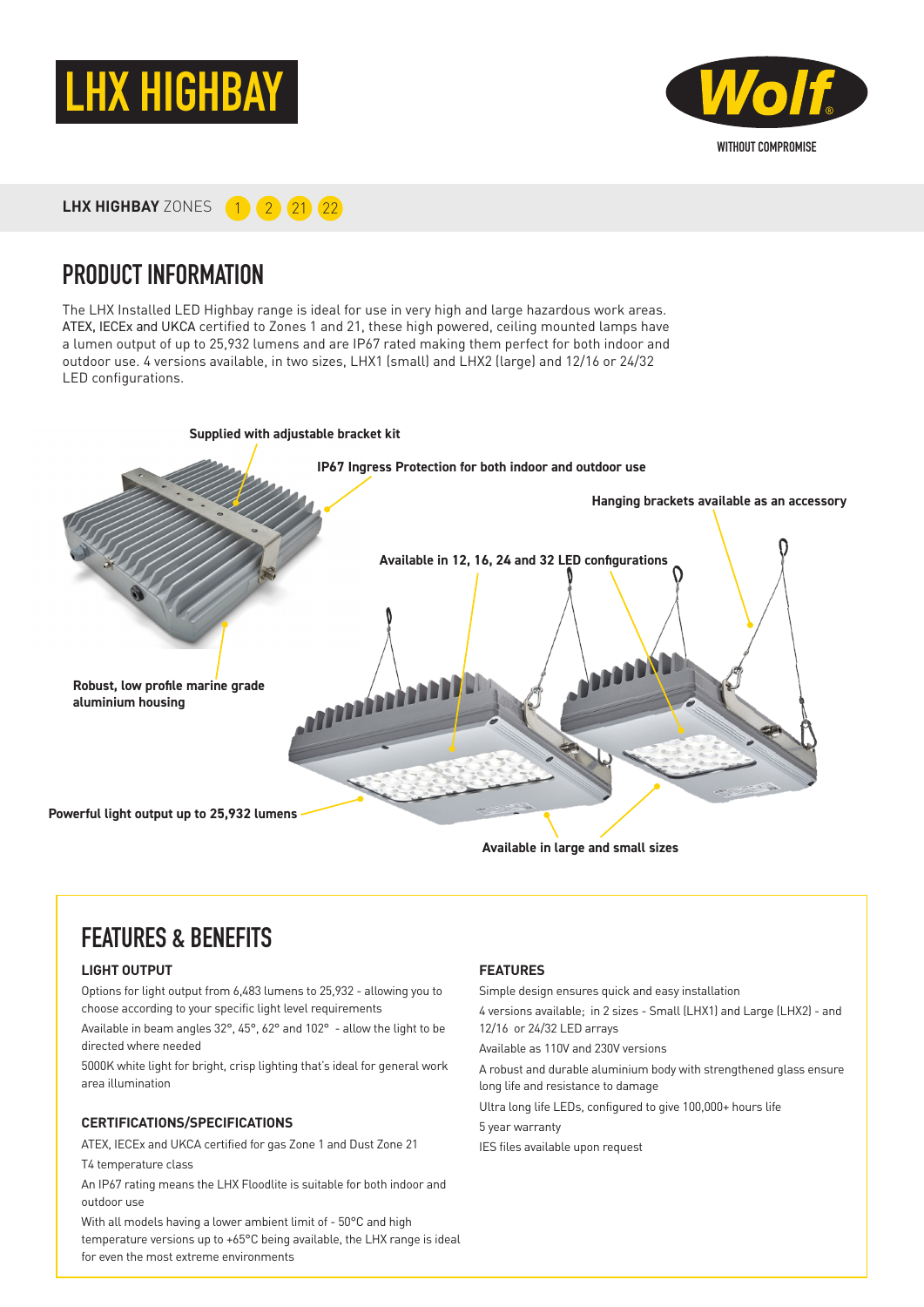

## LIGHT OUTPUT DIAGRAM